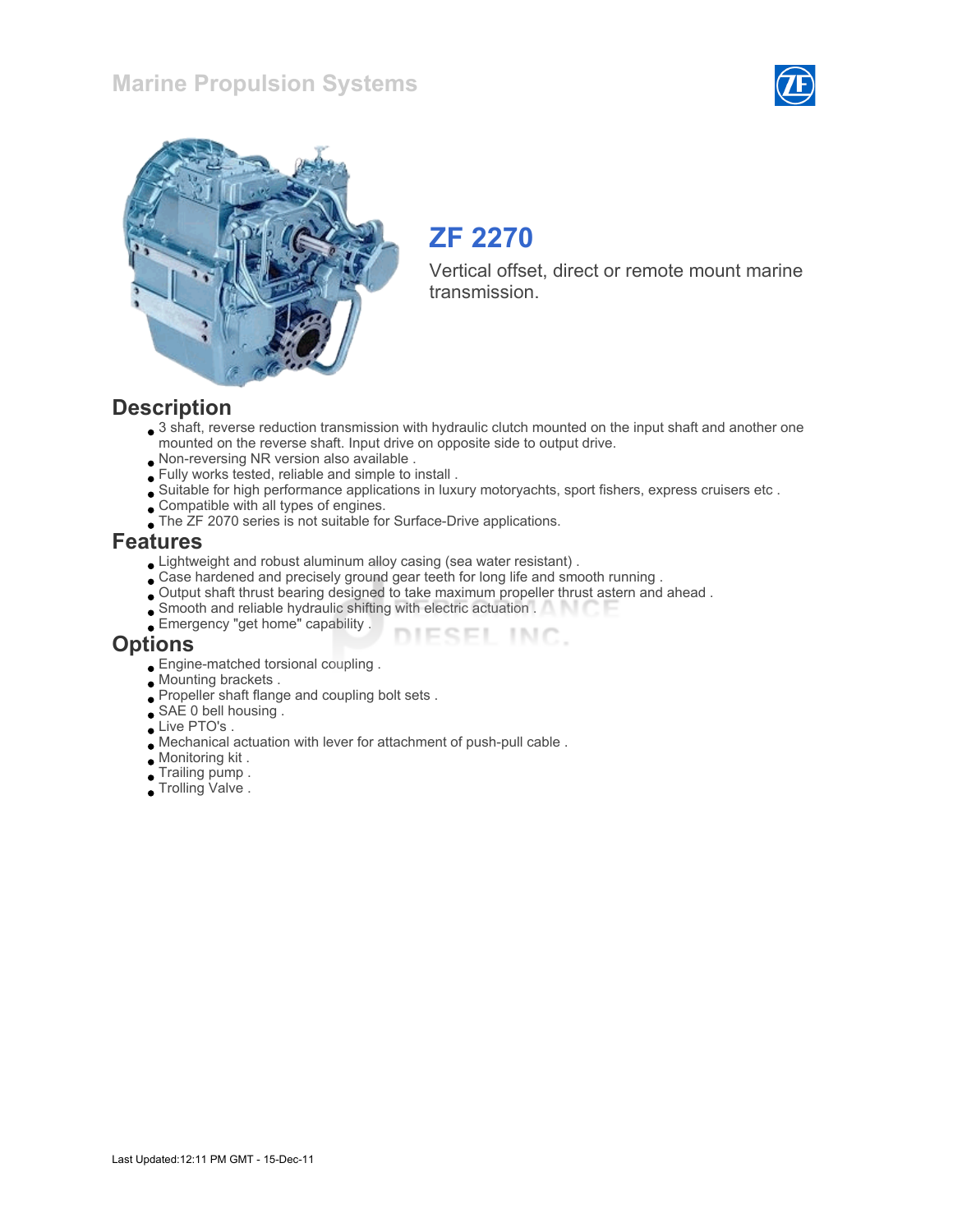

# Pleasure Duty

| <b>RATIOS</b>        | MAX.<br><b>TORQUE</b> |      | POWER/RPM                                      |    | <b>INPUT POWER CAPACITY</b> |          |           |    |          |    | MAX.<br><b>RPM</b> |
|----------------------|-----------------------|------|------------------------------------------------|----|-----------------------------|----------|-----------|----|----------|----|--------------------|
|                      | Nm                    | ftlb | <b>kW</b>                                      | hp | <b>kW</b>                   | hp       | <b>kW</b> | hp | kW       | hp |                    |
|                      |                       |      |                                                |    |                             | 2000 rpm | 2100 rpm  |    | 2300 rpm |    |                    |
| $\blacksquare$ 3.000 | 5577                  | 4113 | $ 0.5840 0.7831 1168 1566 1226 1645 1343 1801$ |    |                             |          |           |    |          |    | 2300               |

\* Special Order Ratio.

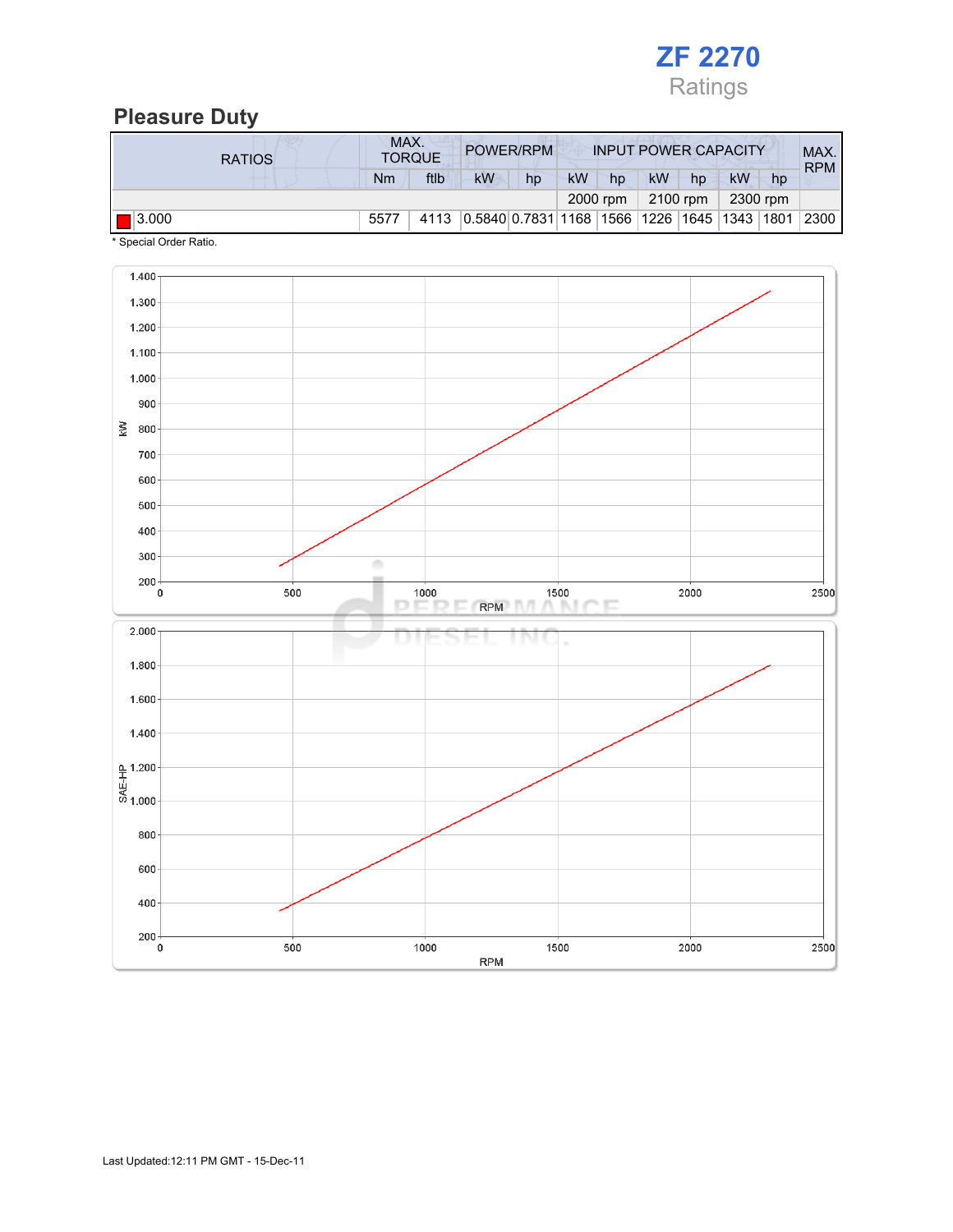# ZF 2270 **Dimensions**



| mm (inches) |    |                |    |                |                            |  |  |                                                                                                            |           |  |  |
|-------------|----|----------------|----|----------------|----------------------------|--|--|------------------------------------------------------------------------------------------------------------|-----------|--|--|
|             | В1 | B <sub>2</sub> | H1 | H <sub>2</sub> |                            |  |  | $L_3$                                                                                                      | Bell Hsg. |  |  |
|             |    |                |    |                |                            |  |  | 280 (11.0)  330 (13.0)  330 (13.0)  250 (9.84)  612 (24.1)  589 (23.2)  435 (17.1)  115 (4.53)  115 (4.53) |           |  |  |
|             |    | Weight kg (lb) |    |                | Oil Capacity Litre (US qt) |  |  |                                                                                                            |           |  |  |
|             |    | 406 (893)      |    |                | 22.0(23.3)                 |  |  |                                                                                                            |           |  |  |
|             |    |                |    |                |                            |  |  |                                                                                                            |           |  |  |

### SAE Bell Housing Dimensions

|         |    |  |                                                   |  |    |  | <b>Bolt Holes</b> |                 |  |  |
|---------|----|--|---------------------------------------------------|--|----|--|-------------------|-----------------|--|--|
| SAE No. |    |  |                                                   |  |    |  | No.               | <b>Diameter</b> |  |  |
|         | mm |  | mm                                                |  | mm |  |                   | mm              |  |  |
|         |    |  | 647.7 25.5 679.45 26.75 711.2 28.0 16 13.49 17/32 |  |    |  |                   |                 |  |  |

# Output Coupling Dimensions

|    |           |  |  |                                   |    | <b>Bolt Holes</b> |     |                                                                                                                              |      |  |
|----|-----------|--|--|-----------------------------------|----|-------------------|-----|------------------------------------------------------------------------------------------------------------------------------|------|--|
|    |           |  |  |                                   |    |                   |     | Diameter (E)                                                                                                                 |      |  |
| mm | <i>in</i> |  |  | $\mathsf{mm}$ in $\mathsf{mm}$ in | mm |                   | No. | mm                                                                                                                           |      |  |
|    |           |  |  |                                   |    |                   |     | $\vert$ 285 $\vert$ 11.2 $\vert$ 245 $\vert$ 9.65 $\vert$ 175 $\vert$ 6.89 $\vert$ 22.0 $\vert$ 0.87 $\vert$ 12 $\vert$ 20.2 | 0.80 |  |